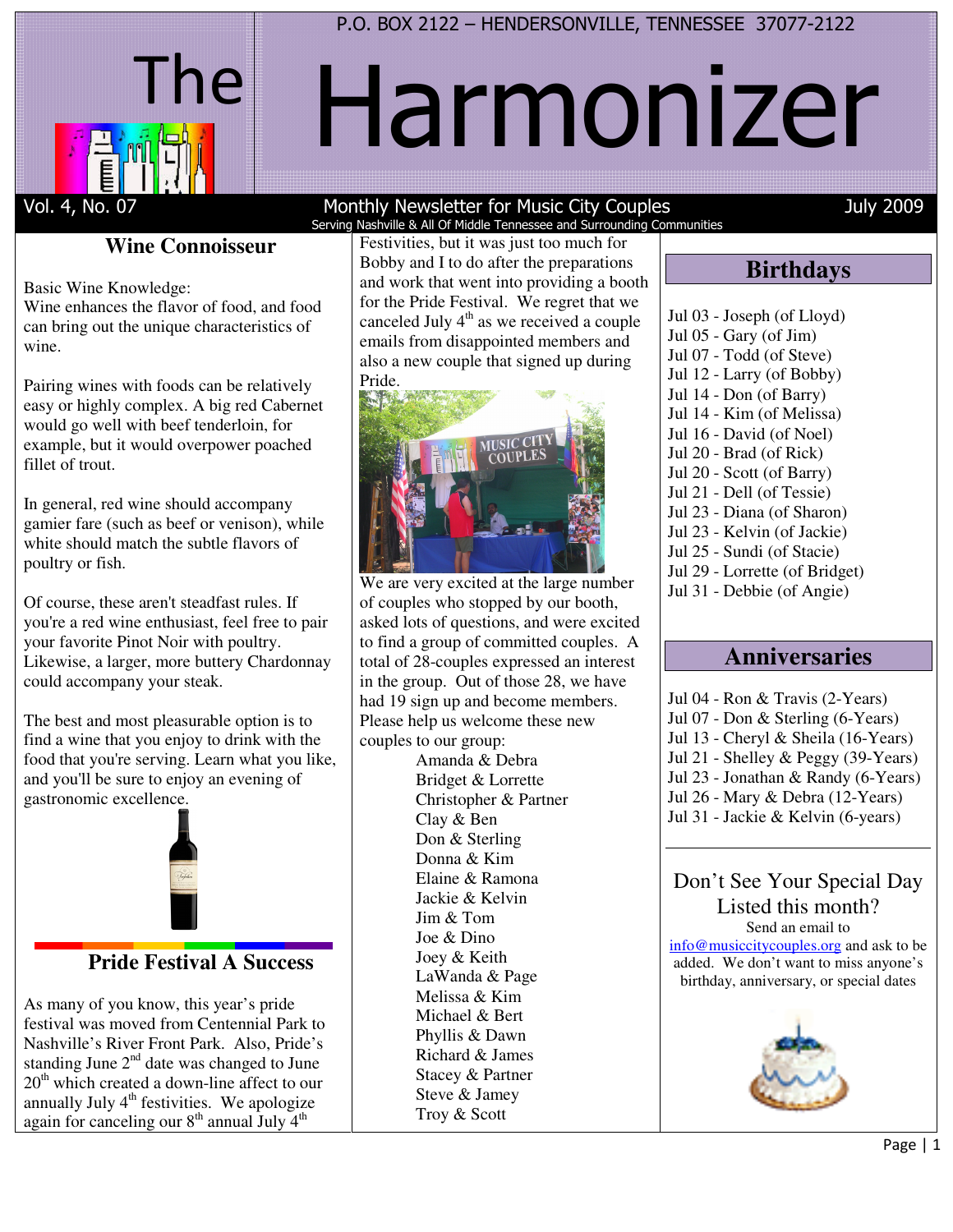# 2010? 2012? The Fight in California Continues

2010? 2012? Despite a weekend summit that brought together more than 150 marriage equality activists, consensus over the timing of an attempt to repeal California's Proposition 8 at the voting booth remains elusive.

By Amita Parashar

An Advocate.com exclusive posted July 27, 2009

> **2010? 2012?**



Despite a weekend summit that brought together more than 150 marriage equality activists, consensus over the timing of an attempt to repeal California's Proposition 8 at the voting booth remains elusive. But that hasn't stopped some gay groups from preparing for the earlier option. Reactions to the heated LGBT Leadership Summit, organized by Marriage Equality USA and held in a San Bernardino, Calif., church, ranged from "pretty good" to "utter failure." A straw poll conducted at the end of the summit favored a 2010 ballot initiative 93-49.

In preparation for the summit, Marriage Equality USA held 40 town hall meetings in June and July across California to gauge public opinion on a ballot initiative timetable. Participants at meetings in West Hollywood and Bakersfield overwhelmingly favored 2010, while Oakland, Palm Springs, and others preferred 2012.

Regardless, Love Honor Cherish, a grassroots organization founded last year prior to the passage of Prop. 8, will hold a

# Vol. 4, No. 07 Monthly Newsletter for Music City Couples Jul 2009

 Serving Nashville & All Of Middle Tennessee and Surrounding Communities meeting next month with other groups supportive of a 2010 initiative. The session will allow the groups to organize their signature-gathering effort, which will begin in November, said John Henning, Love Honor Cherish's executive director.

"We'd love to see the larger groups like Equality California join us, but until they do, we'll lead the way," Henning said. Marc Solomon, marriage director for Equality California, said he'd like to see an agreement between groups, but "there's no requirement to do that. If a group chooses to go ahead and [work on 2010], it can." Meanwhile, Equality California is drafting plans for both 2010 and 2012 ballot initiatives and will release its own recommendation next week.

"We need to set up some sort of ongoing structure to coordinate a campaign. Whether it's 2010 or 2012, we are in a campaign now," Solomon said. But he stopped short of naming Equality California to that coordinating role. "It has to be an independent voice, it can't be any one group, but I think we do need some sort of coalition to help us keep moving forward," he said.

Several major donors and policy analysts have already warned that attempting to repeal Prop. 8 in 2010 might be premature and disastrous. David Bohnett, a philanthropist who gave more than \$1 million to the No on 8 campaign, told *The New York Times* he would donate again when he feels the time is right: "The only thing worse than losing in 2008 would be to lose again in 2010." Mark Baldassare, director of research at the Public Policy Institute of California, and Mark DiCamillo, director of the Field Poll in the state, also expressed concern over a 2010 campaign.

In 2008, Prop. 8 opponents raised an estimated \$43 million, compared to the \$83 million raised by the Yes on 8 campaign. Solomon predicts the campaign to repeal Prop. 8 will cost at least \$30 million to \$50 million. "I don't believe you can run an effective campaign with anything less," he said.

Rick Jacobs, founder and chair of the 700,000-strong Courage Campaign, said he left the summit feeling "pretty good." Although the summit did not reach a conclusion, he was heartened that the energy to repeal Prop. 8 still exists and feels that the date issue will sort itself out "really fast."

Jacobs said that his organization has never claimed to lead the campaign, but will continue to work with grassroots organizations to educate and mobilize voters. He also suggested California's groups bring in a professional mediator to move the ballot discussions along quickly. Phillip Minton, who runs Unite the Fight's blog, called the summit an "utter failure" in a Monday post. "Our community has splintered into factions lead by no one, going in all different directions with various agendas," he wrote.

Minton blasted the summit and attendees for straying from the agenda and failing to trust leadership. Like Solomon, he called on marriage equality groups to stop clamoring for a presence and for state leadership to remain accountable. "It's not about 2010 or 2012 anymore," he wrote. "It's about us uniting."